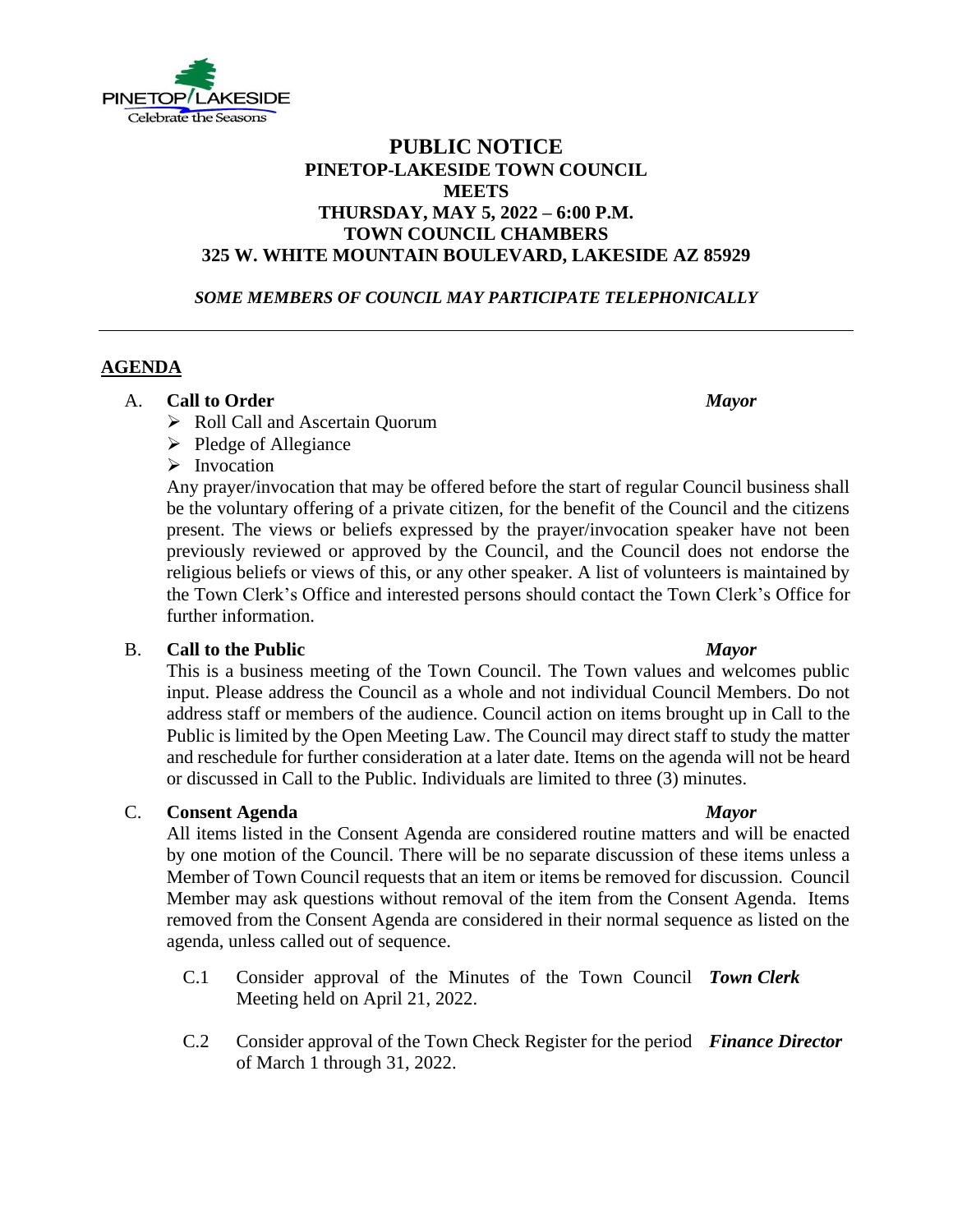### D. **Business Before the Council**

Public comment will be taken at the beginning of each agenda item, after the subject has been announced by the Mayor and explained by staff. Any citizen, who wishes, may speak one time for five minutes on each agenda item before or after Council discussion. Questions from Council members, however, may be directed to staff or a member of the public through the Mayor at any time.

- D.1 53rd Annual Professional Municipal Clerks Week *Mayor Irwin* Proclamation.
- $D.2$ Presentation and Recognition of Pinetop-Lakeside Public *Library Manager*  Library Read Better Be Better student leaders and *Betsy Peck* acknowledgement of the Friends of the Library literacy volunteers.
	- ➢ Anji Garrett
	- ➢ Jessica Lauritzen
	- ➢ Katia Torres
	- ➢ Jesse Stroup
	- ➢ Diane Banuelos
- D.3 Recognition of the graduating Blue Ridge High School *Mayor Irwin and*  students of the Mayor's Youth Advisory Council. (MYAC) *Malaina Spillman*
	- ➢ Shayla Grzelak
	- ➢ Landon Rigg
	- ➢ Quinton Lawler
- D.4 Consider the adoption of the 2022-2027 Strategic Plan for the *Community*  Town of Pinetop-Lakeside *Services Director Tony Alba*

### **E. Adjournment** *Mayor*

Posted on April 29, 2022, at 12:00 p.m. at the following locations:

| Kristi Salskov<br>Town Clerk | <b>Town Hall</b><br>325 W. White Mountain Blvd.<br>Lakeside, AZ 85929 | <b>Town Website</b><br>https://pinetoplakesideaz.gov |
|------------------------------|-----------------------------------------------------------------------|------------------------------------------------------|
|                              | <b>Pinetop U.S. Post Office</b>                                       | <b>Lakeside U.S. Post Office</b>                     |
|                              | 712 E. White Mountain Blvd.                                           | 1815 W. Jackson Lane                                 |
|                              | Pinetop, AZ 85935                                                     | Lakeside, AZ 85929                                   |

Note: This meeting is open to the public. All interested people are welcome to attend. A copy of agenda background material provided to Council Members, with the exception of material relating to possible executive session, are available for public inspection at the Town Clerk's Office, 325 W. White Mountain Boulevard, Lakeside, AZ 85929, Monday through Friday from 8:00 a.m. to 5:00 p.m. or online at [https://pinetoplakesidea](https://pinetoplakesideaz.gov/)z.gov